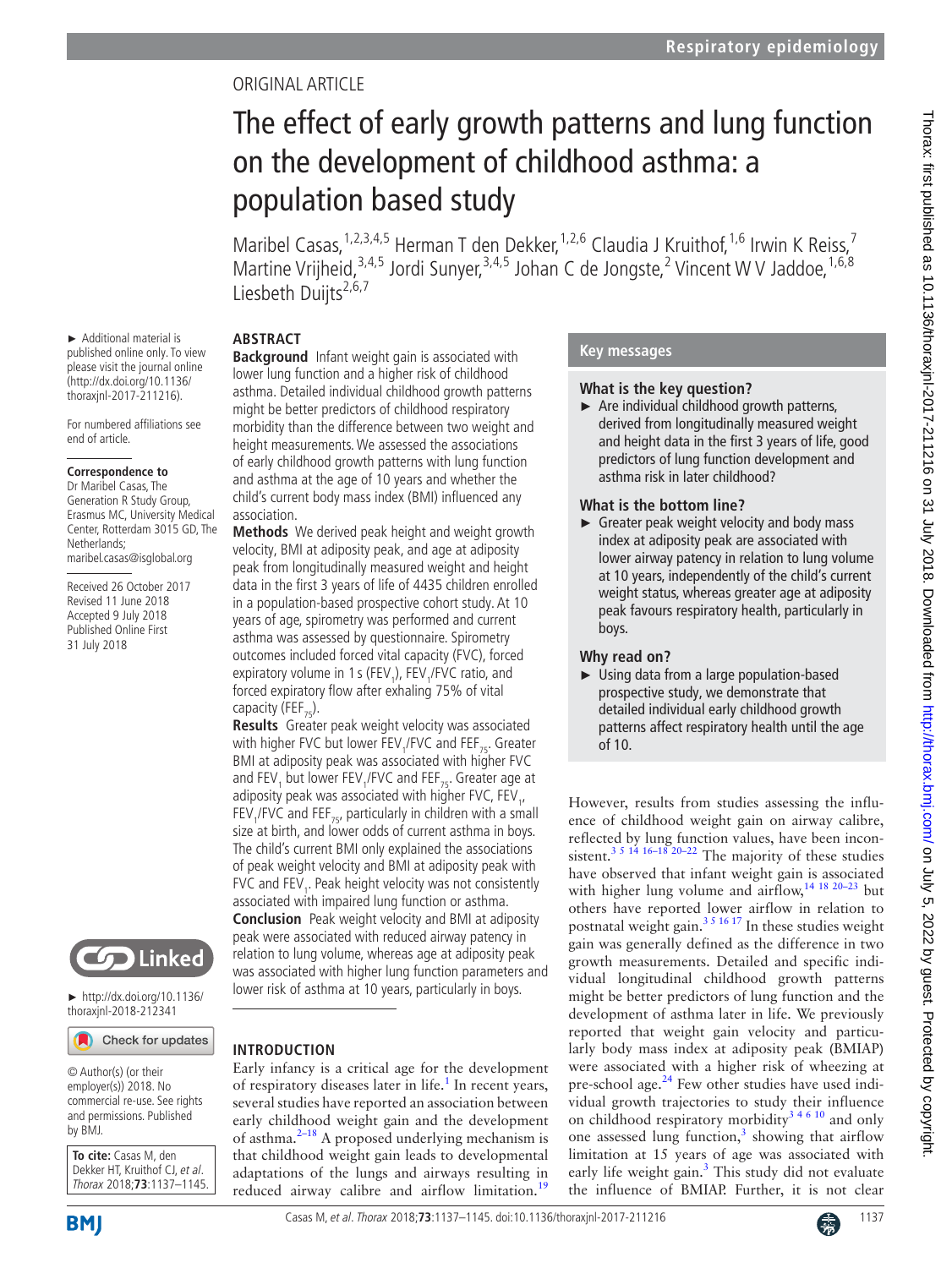### **Respiratory epidemiology**

whether allergic sensitisation, a maternal history of asthma or atopy, and the child's current weight status influence the association of early weight gain with lung function and asthma.

We examined the associations of early childhood growth patterns with lung function and asthma at 10 years of age, and examined the potential effect modification of maternal history of asthma or atopy, birth outcomes, the child's allergic sensitisation and body mass index (BMI) at 10 years of age. These early childhood growth patterns included peak height and weight velocities (PHV and PWV, respectively), which occur at around 1month of age, $25$  and BMIAP and age at adiposity peak (AGEAP) which usually occur at around 9 months. $^{2}$ 

### **Methods**

### **Design**

The study was embedded in the Generation R Study, a population-based prospective cohort study from fetal life onwards conducted in Rotterdam, the Netherlands.<sup>27</sup> Eligible pregnant women were those living in the study area at the moment of delivery who had a delivery date between April 2002 and January 2006. The majority of pregnant women were recruited at their first prenatal visit (gestational age <18 weeks), although enrolment was allowed until delivery. A total of 9778 mothers were enrolled in the study. Pregnant women were followed at each prenatal visit (early, mid and late pregnancy) and at delivery. After birth, children were followed at 2, 3, 4, 6, 11, 12, 14, 18, 24, 30, 36, 45 and 48 months, and at 6 and 9 years. At each follow-up visit, a questionnaire was administered to the parents and a physical examination of the child was performed to evaluate their growth, health, and physical and mental development. The study protocol was approved by the Medical Ethical Committee of the Erasmus Medical Center, Rotterdam (MEC 40020.078.12/2012/165).

### **Longitudinal early childhood growth patterns**

Well-trained staff obtained weight and height at ages 1, 2, 3, 4, 6, 11, 14, 18, 24 and 36 months based on the national care programme in the Netherlands. The median number of postnatal growth measurements (ie, weight and height) was 5 (90% range: 3–8); children with less than three measurements were excluded from modelling. PHV and PWV in early childhood were derived using the Reed1 model for boys and girls separately, considering growth measurements from 0 to 3 years of age, including birth weight and length. BMIAP and AGEAP were derived using a cubic mixed effects model fitted on log(BMI) from 14 days to 1.5 years, including sex as covariate, as described previously.<sup>25</sup> For each child, the maximum of the curve (ie, maximum adiposity peak) was taken to obtain the BMIAP and the AGEAP. The adiposity peak is defined as the age at maximum BMI between 14 days and 1.5 years<sup>26</sup>; therefore, the measurements after 1.5 were not included when modelling these data. This is in contrast to PWV and PHV which are considered to peak at different ages. A detailed description of these models is provided in the online [supplementary file](https://dx.doi.org/10.1136/thoraxjnl-2017-211216). PHV, PWH, BMIAP and AGEAP were expressed as SD scores (SDS).

### **Childhood lung function and asthma**

Spirometry was performed at 10 years of age (mean: 9.8 years; SD: 0.3) according to the American Thoracic Society/European Respiratory Society guidelines. Lung function parameters included forced vital capacity (FVC) as a measure of lung volume, and forced expiratory volume in 1s ( $\text{FEV}_1$ ),  $\text{FEV}_1/\text{FVC}$ , and forced expiratory flow after exhaling 75% of vital capacity

### **Covariates**

Information on maternal characteristics including age at enrolment, pre-pregnancy BMI, educational level, history of asthma or atopy, pet keeping, psychological distress during pregnancy, parity and smoking during pregnancy was obtained from questionnaires during pregnancy. Maternal psychological distress during pregnancy was obtained by questionnaire at 20 weeks of gestation (range 18–25 weeks) by using the Brief Symptom Inventory  $(BSI)$ ,  $31$  a short version of the Symptom Checklist 90 (SCL-90). The BSI is a self-report instrument with good reliability and validity. For the current study, the 6-item depression scale was used, which has previously been published in detail. $32$  Based on the Dutch cut-off values, $33$  mothers were categorised as being sensitive for clinically significant psychological distress (yes/no) when having a score greater than 0.71 on the overall distress scale. Maternal gestational hypertensive disorders, gestational diabetes, and child's sex, gestational age and weight at birth were obtained from midwife and hospital records. Ethnicity was based on country of birth of the parents.<sup>34</sup> Postnatal questionnaires provided information on breastfeeding, day care attendance, lower respiratory tract infections and passive smoking in the first year. At the age of 10 years, inhalant allergic sensitisation for the five most common inhalant allergens (house dust mite, grass, birch, cat and dog) was determined by a skin prick test (ALK-Abelló, Almere, the Netherlands), using the 'scanned area' method.<sup>[35](#page-8-7)</sup> Length and weight at 10 years of age were measured and BMI (in kg/m<sup>2</sup>) adjusted for age and sex was calculated.<sup>36</sup>

### **Statistical analysis**

We used linear and logistic regression models to assess the association of early childhood growth patterns with lung function and current asthma, respectively. All models were first adjusted for the sex and age of the child at the time of assessment of respiratory outcomes (minimally adjusted model), and then sequential adjustments for maternal characteristics (maternal age at enrolment, pre-pregnancy BMI and parity), socioeconomic characteristics (maternal educational level, child's ethnicity and maternal smoking during pregnancy), maternal history of asthma or atopy, maternal psychological distress during pregnancy, birth outcomes (birth weight and gestational age) and child's characteristics (day care attendance, lower respiratory tract infections and passive smoking at 1year) were performed. Covariates were included based on previous literature<sup>[3 10 12 24](#page-7-3)</sup> and whether they were associated with the exposures and the outcomes (p<0.05) (online [supplementary figure S1\)](https://dx.doi.org/10.1136/thoraxjnl-2017-211216). Because both childhood growth patterns and lung function parameters depend on sex, we stratified all analyses by sex. Effect modification by maternal history of asthma or atopy, preterm birth, small for gestational age, and child's inhalant allergic sensitisation was assessed by inclusion of the interaction terms in the model and stratified analysis (p<0.05). We defined preterm birth as being born before 37 weeks of gestation and being small for gestational age (below the 10th percentile of birth weight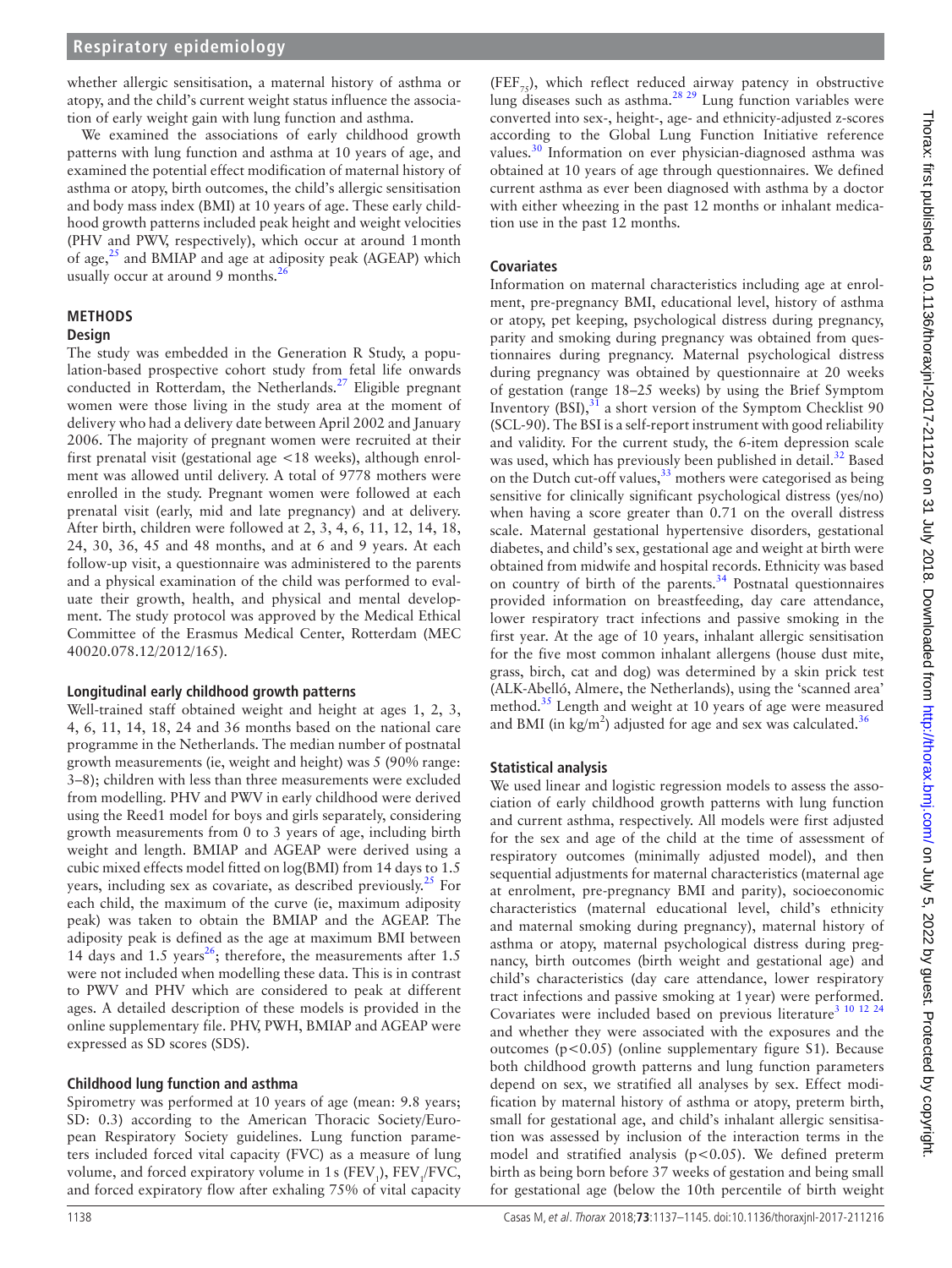adjusted for gestational age). We also assessed potential mediation by wheezing patterns<sup>24</sup> and the child's BMI at 10 years of age. First, we tested whether these variables met the conditions to act as mediators: (i) the mediator is associated with the exposure; (ii) the mediator is associated with the outcome; and (iii) a previously significant association between the exposure and the outcome is no longer significant when the mediator is included as a confounder in the models; in our case, we established that a coefficient had to change more than 10% to perform mediation analysis. Second, since lung function parameters are potentially correlated, we constructed a structural equation model to better estimate the effect of mediation (online [supplementary](https://dx.doi.org/10.1136/thoraxjnl-2017-211216)  [figure S2\)](https://dx.doi.org/10.1136/thoraxjnl-2017-211216). Finally, we assessed the sensitivity of the estimated average causal mediation effect (ACME) to the effect of unmeasured mediator-outcome confounding. This sensitivity analysis estimates how large the correlation (r) between the unmeasured confounders and the residual variance of the mediator-outcome model has to be for the ACME to disappear (ACME=0). The larger the r value, the less sensible the ACME is to the effect of unmeasured confounding. We also conducted sensitivity analysis to assess the robustness of the lung function results by excluding those children who were unable to perform reproducible spirometry curves, those who received asthma drugs in the past 12 months or 48hours before spirometry, and children with asthma. Because we performed a total of 20 comparisons (four exposures×five outcomes), we had 64% probability of observing at least one significant effect due to chance  $[1 (1-0.05)^{\wedge}20]$ . We therefore applied Bonferroni correction adjusting the alpha level to 0.003 (0.05/20). To account for potential selection bias due to follow-up losses when only participants with available information on exposures and outcomes were included, we used inverse probability weighting. In brief, we used information available for all participants with written informed consent at 10 years of age to predict the probability of inclusion in the analysis, and used the inverse of those probabilities as weights in the analyses so that results would be representative for the populations of the cohort at 10 years of age. To reduce the likelihood of bias due to missing data, we performed multiple imputation of missing values for the covariates where 10 completed datasets were generated and analysed using the standard combination rules for multiple imputations. $3738$  No major differences in covariate distributions between the observed and the imputed datasets were found [\(table](#page-3-0) 1). Effect estimates are presented as z-scores of FVC,  $\text{FEV}_1$ ,  $\text{FEV}_1/\text{FVC}$  and  $\text{FEF}_{75}$ , or OR for current asthma with their 95%CI. All statistical analyses were conducted with Stata 14.0 statistical software (Stata Corporation, College Station, TX, USA).

### **Results**

Of the 5861 children whose parents gave written informed consent at 10 years, 4435 were included in the present analysis (online [supplementary figure S3](https://dx.doi.org/10.1136/thoraxjnl-2017-211216)). The characteristics of mothers and their children are given in [table](#page-3-0) 1. Current asthma was reported in 8% of children at 10 years of age. All covariates differed between those included and those excluded from this study, apart from maternal history of asthma or atopy, pet keeping, gestational hypertension disorders, child's sex, breastfeeding, lower respiratory tract infections and passive smoking age 1year (online [supplementary table S1\)](https://dx.doi.org/10.1136/thoraxjnl-2017-211216).

A greater PHV was associated with a lower  $FEF_{75}$  z-score in boys ( $-0.01$  (95% CI  $-0.01$  to  $-0.00$ ) per SDS increase) but not in girls (−0.00 (95% CI −0.01 to 0.00) per SDS increase), although sex differences were not significant ( $p=0.68$ ) [\(figure](#page-4-0) 1

### **Respiratory epidemiology**

and online [supplementary table S2\)](https://dx.doi.org/10.1136/thoraxjnl-2017-211216). A greater PWV was associated with a higher FVC z-score (0.03 (95% CI 0.02 to 0.05)) and lower FEV<sub>1</sub>/FVC and FEF<sub>75</sub> z-score (−0.05 (95% CI −0.07 to −0.03) and −0.05 (95% CI −0.06 to −0.03) per SDS increase, respectively). No differences were observed between boys and girls ( $p > 0.05$ ) [\(figure](#page-4-0) 1 and online [supplementary table S2\)](https://dx.doi.org/10.1136/thoraxjnl-2017-211216). A greater BMIAP was associated with a higher FVC (0.15 (95% CI 0.11 to 0.19)), particularly in girls (0.18 (95% CI 0.12 to 0.24) per SDS increase) ( $p=0.05$ ), and higher  $FEV_1$  only in girls (0.10 (95% CI 0.05 to 0.16) per SDS increase) ( $p=0.04$ ). A greater BMIAP was also associated with a lower  $\text{FEV}_1/\text{FVC}$  and  $\text{FEF}_{75}$ (−0.15 (95% CI −0.19 to −0.10) and −0.09 (95% CI −0.13 to −0.05) per SDS increase, respectively) in both boys and girls  $(p=0.94$  and  $p=0.54$ , respectively) ([figure](#page-4-0) 1 and online [supple](https://dx.doi.org/10.1136/thoraxjnl-2017-211216)[mentary table S2\)](https://dx.doi.org/10.1136/thoraxjnl-2017-211216). Among boys, a greater AGEAP was associated with a higher FVC and  $FEV_1$  (0.09 (95% CI 0.03 to 0.15) and 0.16 (95% CI 0.09 to 0.22) per SDS increase, respectively) (p<0.01) and a higher  $FEV_1/FVC$  and  $FEF_{75}$  (0.08 (95% CI 0.02 to 0.15) and 0.11 (95% CI 0.05 to 0.17) per SDS increase, respectively), although the sex differences were not significant  $(p=0.58$  and  $p=0.16$ , respectively) ([figure](#page-4-0) 1 and online [supple](https://dx.doi.org/10.1136/thoraxjnl-2017-211216)[mentary table S2\)](https://dx.doi.org/10.1136/thoraxjnl-2017-211216). Among boys, a greater AGEAP was associated with a lower odds of current asthma (OR=0.75 (95% CI 0.59 to 0.96) per SDS increase) ( $p=0.03$ ) [\(figure](#page-4-0) 1 and online [supple](https://dx.doi.org/10.1136/thoraxjnl-2017-211216)[mentary table S2](https://dx.doi.org/10.1136/thoraxjnl-2017-211216)). We are only presenting the fully adjusted models because they yielded similar results to the minimally adjusted ones (online [supplementary table S3\)](https://dx.doi.org/10.1136/thoraxjnl-2017-211216). Effect estimates did not change after exclusion of those children with non-reproducible spirometry curves, those who took medication in the past 12 months or 48hours before spirometry, and those who had current asthma at the time of spirometry (data not shown). Complete case analyses revealed similar results, although the associations of PHV with  $\overline{FEF}_{75}$  and of AGEAP with FVC in boys did not reach statistical significance (data not shown). Inverse probability weighting showed no differences on effect estimates and therefore obtained results were representative for the whole population of the Generation R Study at the age of 10 years (data not shown). After applying Bonferroni correction, all p*-*values exceeded 0.003 except the association of AGEAP and current asthma in boys ( $p=0.022$ ) (online [supplementary table S4](https://dx.doi.org/10.1136/thoraxjnl-2017-211216)).

A greater BMIAP was associated with a higher odds of asthma at 10 years of age among children whose mothers had a history of asthma or atopy, but not among children whose mothers did not have a history of asthma or atopy  $(p=0.03)$  [\(figure](#page-5-0) 2 and online [supplementary table S2\)](https://dx.doi.org/10.1136/thoraxjnl-2017-211216). Among small for gestational age infants (ie, not normal birth weight infants), a greater PWV was associated with a higher FVC ( $p=0.04$ ), and a greater AGEAP was associated with a higher  $FEV_1/FVC$  and  $FEF_{75}$  (p=0.03 and p=0.01, respectively) ([figure](#page-5-0) 2 and online [supplementary table](https://dx.doi.org/10.1136/thoraxjnl-2017-211216) [S2](https://dx.doi.org/10.1136/thoraxjnl-2017-211216)). Among children who did not have allergic sensitisation at 10 years of age, a greater AGEAP was associated with a lower odds of current asthma  $(p<0.01)$  ([figure](#page-5-0) 2 and online [supplemen](https://dx.doi.org/10.1136/thoraxjnl-2017-211216)[tary table S2](https://dx.doi.org/10.1136/thoraxjnl-2017-211216)). Finally, we tested the potential role of wheezing patterns and child's BMI at 10 years of age on the previously observed associations of PHV, PWV, BMIAP and AGEAP with lung function parameters (FVC,  $FEV_1$ ,  $FEV_1/FVC$  and  $FEF_{75}$ ) and current asthma. Child's BMI at 10 years of age only met the conditions to act as a mediator for the associations of PWV and BMIAP with lung function parameters FVC,  $\rm{FEV}_1$  and  $\rm{FEV}_1/\rm{FVC}$ (data not shown). Thus, we only performed mediation analyses for these associations. Subsequent mediation analysis showed that the child's BMI at 10 years of age completely explained the associations of PWV with FVC and  $\text{FEV}_1$ . After considering BMI at 10 years of age, a greater PWV was associated with a lower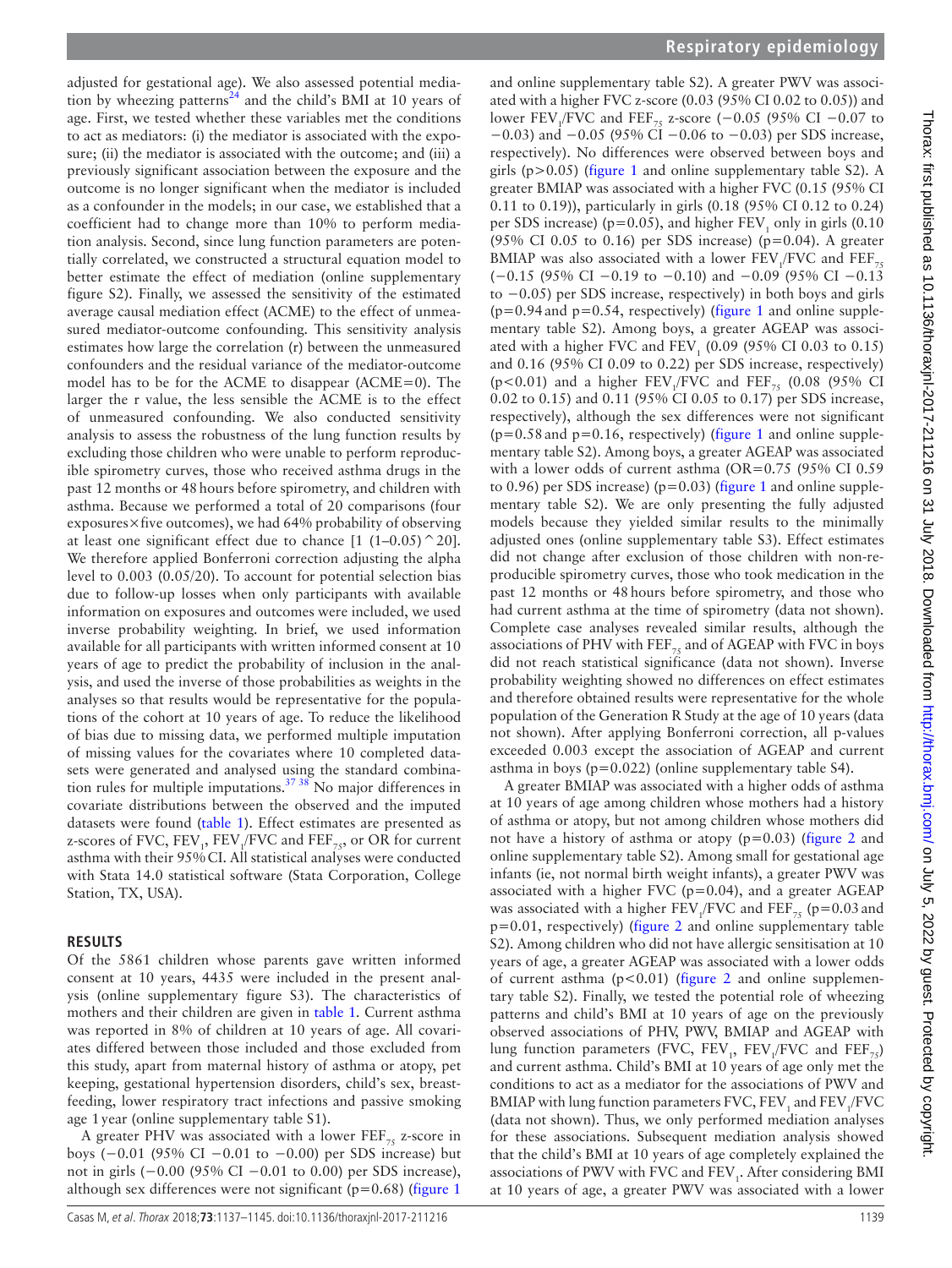Ξ

# **Respiratory epidemiology**

<span id="page-3-0"></span>

| Table 1<br>Observed and imputed characteristics of mothers and children (n=4435) |                  |                         |                          |  |
|----------------------------------------------------------------------------------|------------------|-------------------------|--------------------------|--|
|                                                                                  | Data missing (%) | <b>Observed dataset</b> | Imputed dataset          |  |
| Maternal characteristics                                                         |                  |                         |                          |  |
| Age at enrolment (years)                                                         | 0.0              | 31.4(4.7)               | 31.4(4.7)                |  |
| Pre-pregnancy body mass index ( $kg/m2$ )                                        | 9.2              | 24.4 (4.2)              | 24.4(4.1)                |  |
| <b>Educational level</b>                                                         | 5.9              |                         |                          |  |
| Primary or secondary                                                             |                  | 44.8                    | 45.2                     |  |
| Higher                                                                           |                  | 55.2                    | 54.8                     |  |
| History of asthma or atopy, yes                                                  | 12.7             | 44.9                    | 46.2                     |  |
| Pet keeping, yes                                                                 | 20.8             | 33.3                    | 33.2                     |  |
| Psychological distress during pregnancy, yes                                     | 22.1             | 7.2                     | 7.7                      |  |
| Parity, multiparous                                                              | 2.8              | 42.0                    | 42.2                     |  |
| Smoked during pregnancy, yes                                                     | 11.3             | 22.6                    | 22.6                     |  |
| Gestational hypertensive disorders, yes                                          | 12.3             | 4.1                     | 4.3                      |  |
| Gestational diabetes, yes                                                        | 3.3              | 0.7                     | 0.7                      |  |
| Infant characteristics                                                           |                  |                         |                          |  |
| Sex, female                                                                      | 0.0              | 50.3                    | 50.3                     |  |
| Gestational age (weeks)*                                                         | 0.4              | 40.1 (26.7-43.4)        | 40.1 (26.7-43.4)         |  |
| Birth weight (g)                                                                 | 0.0              | 3455 (543)              | 3456 (543)               |  |
| Ethnicity, non-European                                                          | 1.5              | 28.5                    | 28.6                     |  |
| Breastfeeding, never                                                             | 6.5              | 7.6                     | 7.6                      |  |
| Day care attendance age 1 year, yes                                              | 28.6             | 63.3                    | 61.0                     |  |
| Lower respiratory tract infections age 1 year, yes                               | 17.0             | 13.2                    | 13.3                     |  |
| Passive smoking age 1 year, yes                                                  | 17.3             | 16.1                    | 17.6                     |  |
| Peak height velocity (PHV; cm/year)                                              | 2.2              | 49.3(8.5)               |                          |  |
| Peak weight velocity (PWV; kg/year)                                              | 0.0              | 12.1(2.1)               | $\overline{\phantom{0}}$ |  |
| Body mass index at adiposity peak (BMIAP; kg/m <sup>2</sup> )                    | 7.8              | 17.6(0.8)               |                          |  |
| Age at adiposity peak (AGEAP; months)                                            | 7.8              | 8.3(0.7)                | $\overline{\phantom{0}}$ |  |
| Child characteristics                                                            |                  |                         |                          |  |
| Age at the time of respiratory outcomes (years)                                  | 0.0              | 9.8(0.3)                | $\overline{\phantom{0}}$ |  |
| Allergic sensitisation, yes                                                      | 19.1             | 33.0                    | 33.1                     |  |
| Spirometry                                                                       | 7.1              |                         |                          |  |
| $FVC$ (L)                                                                        |                  | 2.33(0.4)               | $-$                      |  |
| FEV, (L)                                                                         |                  | 2.02(0.3)               | $\overline{\phantom{0}}$ |  |
| FEV <sub>1</sub> /FVC (%)                                                        |                  | 86.7(5.7)               | $\overline{\phantom{0}}$ |  |
| $FEF_{75}$ (L/s)                                                                 |                  | 1.14(0.3)               | $\overline{\phantom{0}}$ |  |
| Current asthma, yes                                                              | 15.3             | 7.8                     |                          |  |
| Body mass index age 10 years (z-score)                                           | 0.2              | 0.2(1.0)                | 0.2(1.0)                 |  |

Values are percentages for categorical variables and means (SD) or medians (range) for continuous variables.

Data on early childhood growth patterns (PHV, PWV, BMIAP, AGEAP) and respiratory outcomes (spirometry parameters and current asthma) were not imputed.

 $\text{FEV}_1$  and consequently lower  $\text{FEV}_1/\text{FVC}$  ratio [\(table](#page-5-1) 2). Also, the child's BMI at 10 years of age explained half of the associations of a greater BMIAP with a higher FVC but fully explained the association of a greater BMIAP with  $FEV<sub>1</sub>$ . Hence, the effect of the child's BMI at 10 years of age on the association of BMIAP with the  $\text{FEV}_1/\text{FVC}$  ratio was minimal [\(table](#page-5-1) 2). In the sensitivity analysis of mediation, we obtained an average r value of 0.22.

### **Discussion**

Our results suggest that a greater PWV and BMIAP were associated with higher FVC and  $\text{FEV}_1$  but lower  $\text{FEV}_1/\text{FVC}$  and  $\text{FEF}_{75}$ , and that a greater AGEAP was associated with higher FVC,  $FEV_1$ ,  $FEV<sub>1</sub>/FVC$  and  $FEF<sub>75</sub>$  and lower odds of current asthma among

### boys. The child's weight status at 10 years completely explained the associations of childhood growth patterns with FEV<sub>1</sub>, part of the associations with FVC, and just a small proportion of the associations with  $FEV_1/FVC$  and current asthma. The associations of PWV with FVC and AGEAP with FEV<sub>1</sub>/FVC were stronger among small for gestational age infants. We also observed that the associations of BMIAP and AGEAP with current asthma were stronger among children whose mothers had a history of asthma or atopy or if they had no allergic sensitisation at 10 years, respectively.

### **Comparison with previous studies**

The majority of previous studies assessing the association of early childhood weight gain with lung function later in life have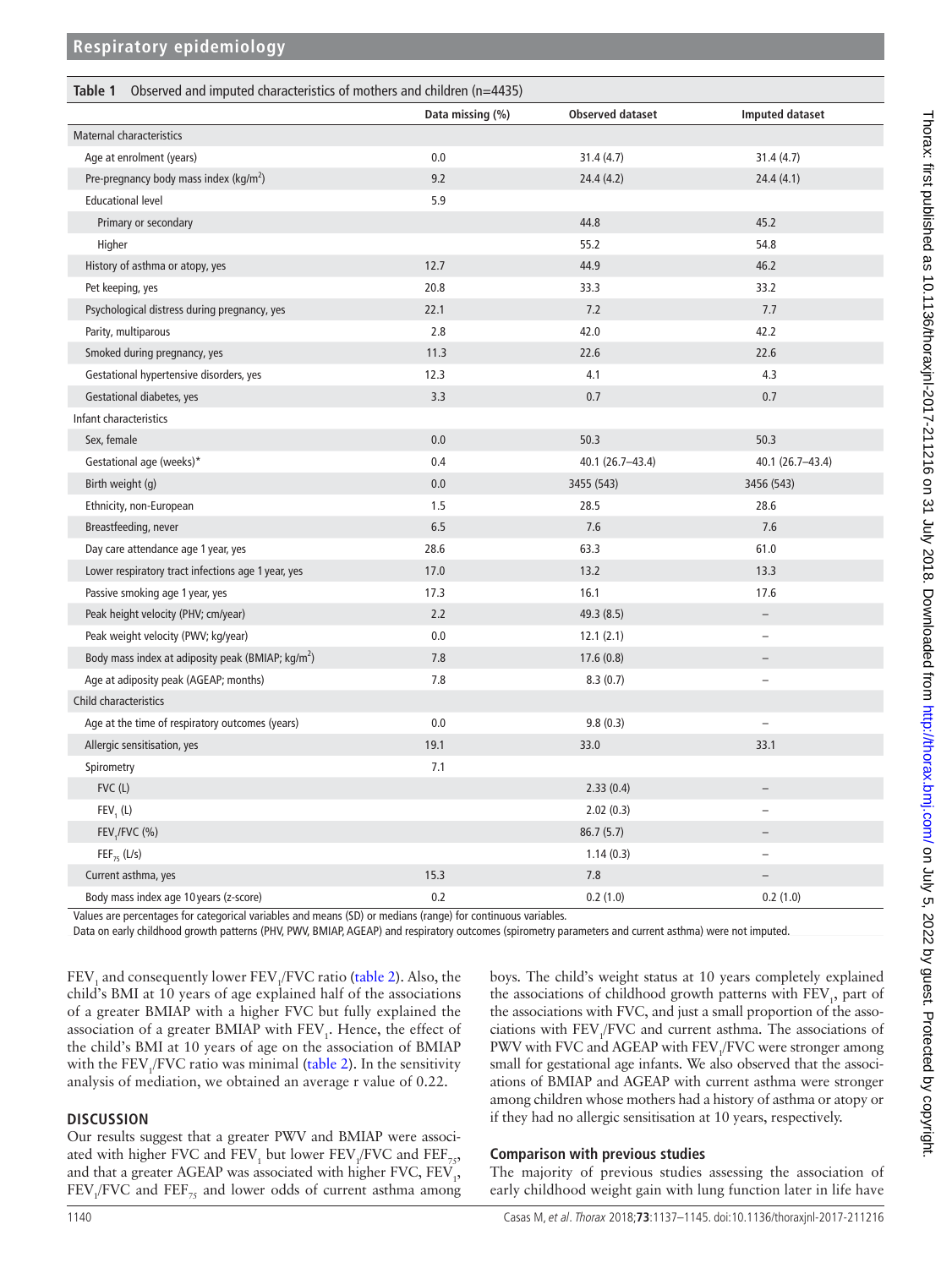

Thorax: first published as 10.1136/thoraxjnl-2017-211216 on 31 July 2018. Downloaded from http://thorax.bmj.com/ on July 5, 2022 by guest. Protected by copyright on July 5, 2022 by guest. Protected by copyright. <http://thorax.bmj.com/> Thorax: first published as 10.1136/thoraxjnl-2017-211216 on 31 July 2018. Downloaded from

<span id="page-4-0"></span>**Figure 1** Associations of early childhood growth patterns with lung function and current asthma in the overall population, in boys and in girls. Values represent changes in z-scores or OR with their 95% CIs per standard deviation (SD) score increase in childhood growth patterns, and were obtained from linear or logistic regression models. 1 SD of PHV equals 8.4 cm/year, of PWV 2.1 kg/year, of BMIAP 0.8 kg/m<sup>2</sup> and of AGEAP 0.7 months (around 21 days). Models were adjusted for maternal age at enrolment, pre-pregnancy BMI, educational level, history of asthma or atopy, psychological distress during pregnancy, parity, smoking during pregnancy, and child's sex (only the overall population models), gestational age, birth weight, ethnicity, day care attendance, lower respiratory tract infections, passive smoking at 1 year and age at the time of respiratory outcomes. AGEAP, age at adiposity peak; BMIAP, body mass index at adiposity peak; PHV, peak height velocity; PWV, peak weight velocity.

reported higher values for FVC and  $\text{FEV}_1$ .<sup>14 18 20–23</sup> Those studies that also assessed  $\text{FEV}_1/\text{FVC}$  reported a lower ratio associated with weight gain during the first year of life.<sup>[3 14 22](#page-7-3)</sup> Interestingly, the magnitude of deficits in the  $\text{FEV}_1/\text{FVC}$  ratio in these studies is similar to that in the present study regarding PWV and BMIAP. Previous studies showed that weight gain in the first 3 months of life was associated with a  $-0.13$  lower FEV<sub>1</sub>/FVC z-score at 8 years,<sup>[14](#page-7-4)</sup> a greater PWV with a  $-0.13$  lower FEV<sub>1</sub>/FVC z-score at 15 years, $3$  and weight gain during the first year of life with a  $-0.08$  lower FEV<sub>1</sub>/FVC z-score between 4 and 19 years of age.<sup>22</sup> In our study we showed that BMIAP had a stronger effect on FVC,  $FEV_1$  and the  $FEV_1/FVC$  ratio than PWV, and that

this association was consistent after the analysis was restricted to children without asthma. To the best of our knowledge, this is the first time that the relationship between BMIAP and lung function has been assessed. Our results agree with findings from the same cohort at earlier ages, where PWV and BMIAP were associated with a higher risk of wheezing at 6 years of age. $^{24}$  $^{24}$  $^{24}$ No previous studies have assessed AGEAP in relation to respiratory outcomes in childhood. We observed here that the later the AGEAP, the higher the increase in lung function parameters at 10 years of age, particularly in boys and in small for gestational age infants. These results agree with previous findings from the Generation R cohort where children with a restricted fetal and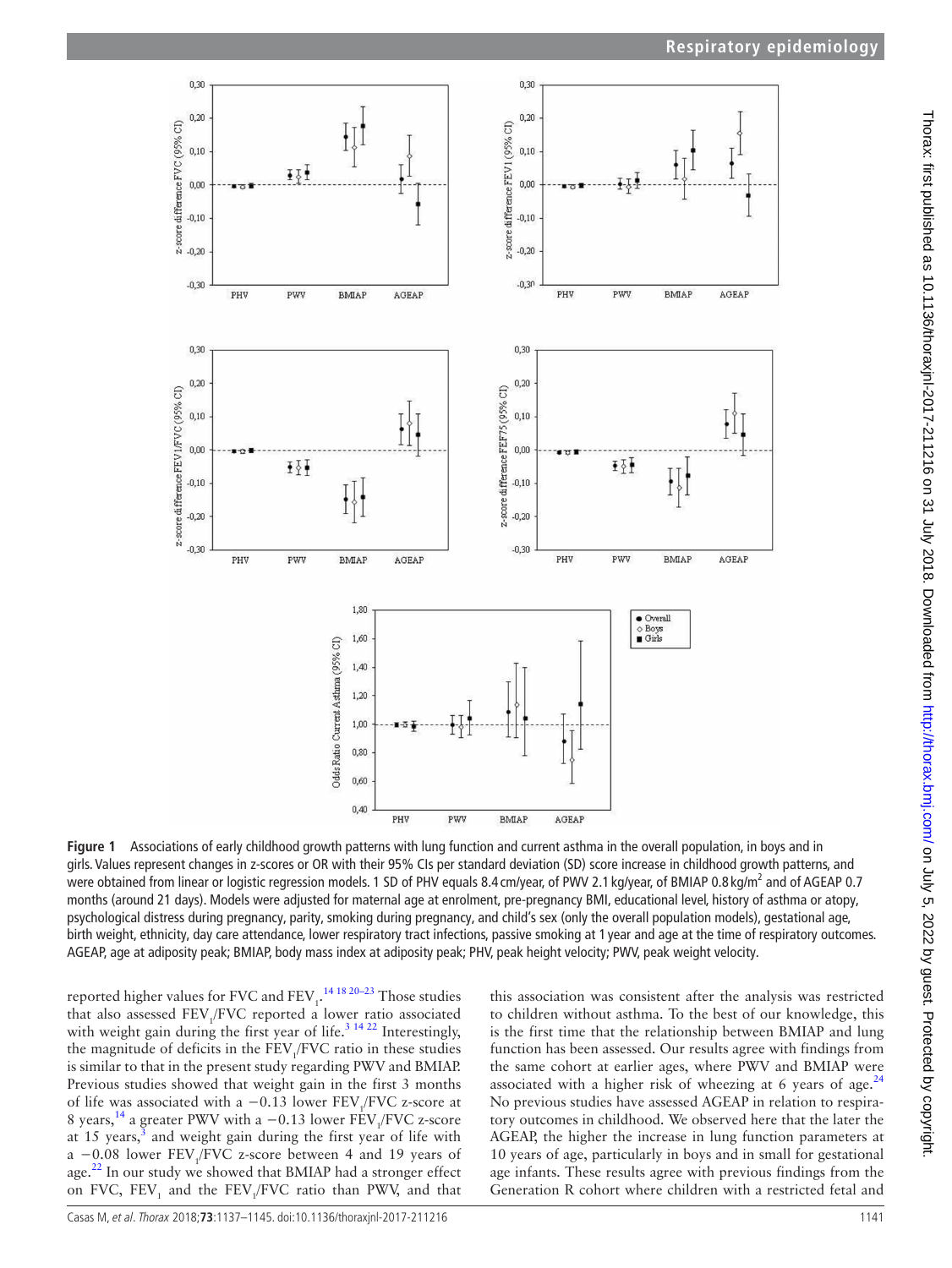



B. Small for gestational age & FVC



C. Small for gestational age & FEV1/FVC

D. Child's inhalant allergic sensitization & Current asthma



<span id="page-5-0"></span>**Figure 2** Effect modification by maternal history of asthma and atopy (A), small for gestational age (B and C), and child's inhalant allergic sensitisation (D) on the association of early childhood growth patterns with lung function and current asthma. Values represent changes in z-scores or OR with their 95% CIs per SD score increase in childhood growth patterns and were obtained from linear or logistic regression models. 1 SD of PHV equals 8.4 cm/year, of PWV 2.1 kg/year, of BMIAP 0.8 kg/m<sup>2</sup>, and of AGEAP 0.7 months (around 21 days). Models were adjusted for maternal age at enrolment, pre-pregnancy BMI, educational level, history of asthma or atopy, psychological distress during pregnancy, parity, smoking during pregnancy, and child's sex, gestational age, birth weight, ethnicity, day care attendance, lower respiratory tract infections, passive smoking at 1 year, and age at the time of respiratory outcomes. AGEAP, age at adiposity peak; BMIAP, body mass index at adiposity peak; PHV, peak height velocity; PWV, peak weight velocity.

<span id="page-5-1"></span>**Table 2** Mediation analysis showing associations of peak weight velocity (PWV) and body mass index at adiposity peak (BMIAP) with lung function considering the BMI of the child at age 10 years in the overall population

|                 | <b>FVC</b><br>z-score (95% CI) | FEV,<br>z-score $(95%$ CI)     | FEV,/FVC<br>z-score (95% CI)   |
|-----------------|--------------------------------|--------------------------------|--------------------------------|
| <b>PWV</b>      |                                |                                |                                |
| Indirect effect | $0.03$ (0.02 to 0.03)          | 0.02 (0.02 to 0.03)            | $-0.01$ ( $-0.01$ to $-0.01$ ) |
| Direct effect   | $0.01$ (0.00 to 0.01)          | $-0.02$ ( $-0.02$ to $-0.01$ ) | $-0.04$ ( $-0.05$ to $-0.04$ ) |
| Total effect    | $0.03$ (0.03 to 0.04)          | $0.01$ (0.00 to 0.01)          | $-0.05$ ( $-0.05$ to $-0.04$ ) |
| <b>BMIAP</b>    |                                |                                |                                |
| Indirect effect | 0.08 (0.07 to 0.08)            | 0.08 (0.07 to 0.08)            | $-0.02$ ( $-0.02$ to $-0.01$ ) |
| Direct effect   | $0.07$ (0.06 to 0.08)          | $-0.00$ ( $-0.02$ to 0.01)     | $-0.13$ ( $-0.14$ to $-0.11$ ) |
| Total effect    | $0.15(0.14 \text{ to } 0.16)$  | 0.07 (0.06 to 0.08)            | $-0.14$ ( $-0.16$ to $-0.13$ ) |

Values represent differences in z-scores with their 95% CIs per SD score increase in childhood growth patterns, and were obtained from linear regression models. 1 SD of PWV equals 2.1 kg/year and of BMIAP 0.8 kg/m<sup>2</sup>. Models were adjusted for maternal age at enrolment, pre-pregnancy BMI, educational level, history of asthma or atopy, psychological distress during pregnancy, parity, smoking during pregnancy, and child's sex, gestational age, birth weight, ethnicity, day care attendance, lower respiratory tract infections, passive smoking at 1 year, and age at the time of respiratory outcomes. The table displays the estimates of the indirect effect, the direct effect and the total effect (indirect+direct).

infant growth pattern (ie, equivalent to a later AGEAP) had a lower risk of wheezing and shortness of breath at 4 years of age compared with children with normal fetal and infant growth patterns.[12](#page-7-9) Three studies examined the association between early height gain and lung function.<sup>3 14 17</sup> Height gain during the first 3 years of life was more strongly associated with lower lung volume measures at 15 years of age than at 8 years.<sup>[14](#page-7-4)</sup> In our study, we observed an association of greater PHV with lower  $FEF<sub>55</sub>$ , but it was a small effect and the association was no longer significant in the complete case analysis.

Several prospective birth cohort studies have assessed the association of early childhood weight gain with asthma-related symptoms later in life.<sup>[2 4 6 8–14 16–18 20 22](#page-7-1)</sup> Those that used individual longitudinal childhood growth patterns observed that PWV was associated with a higher risk of asthma at 7 and 10 years of age[,4 6](#page-7-10) and that *size* and weight *velocity* (PWV) but not the *time* at which PWV occurred, were associated with a higher risk of wheezing at 18 months. $10$  Using the difference between two growth measurements instead, a study showed that a lower lung function partly explained the association of early weight gain and childhood asthma. $22$  In our study we observed that children with a greater BMIAP whose mothers had a history of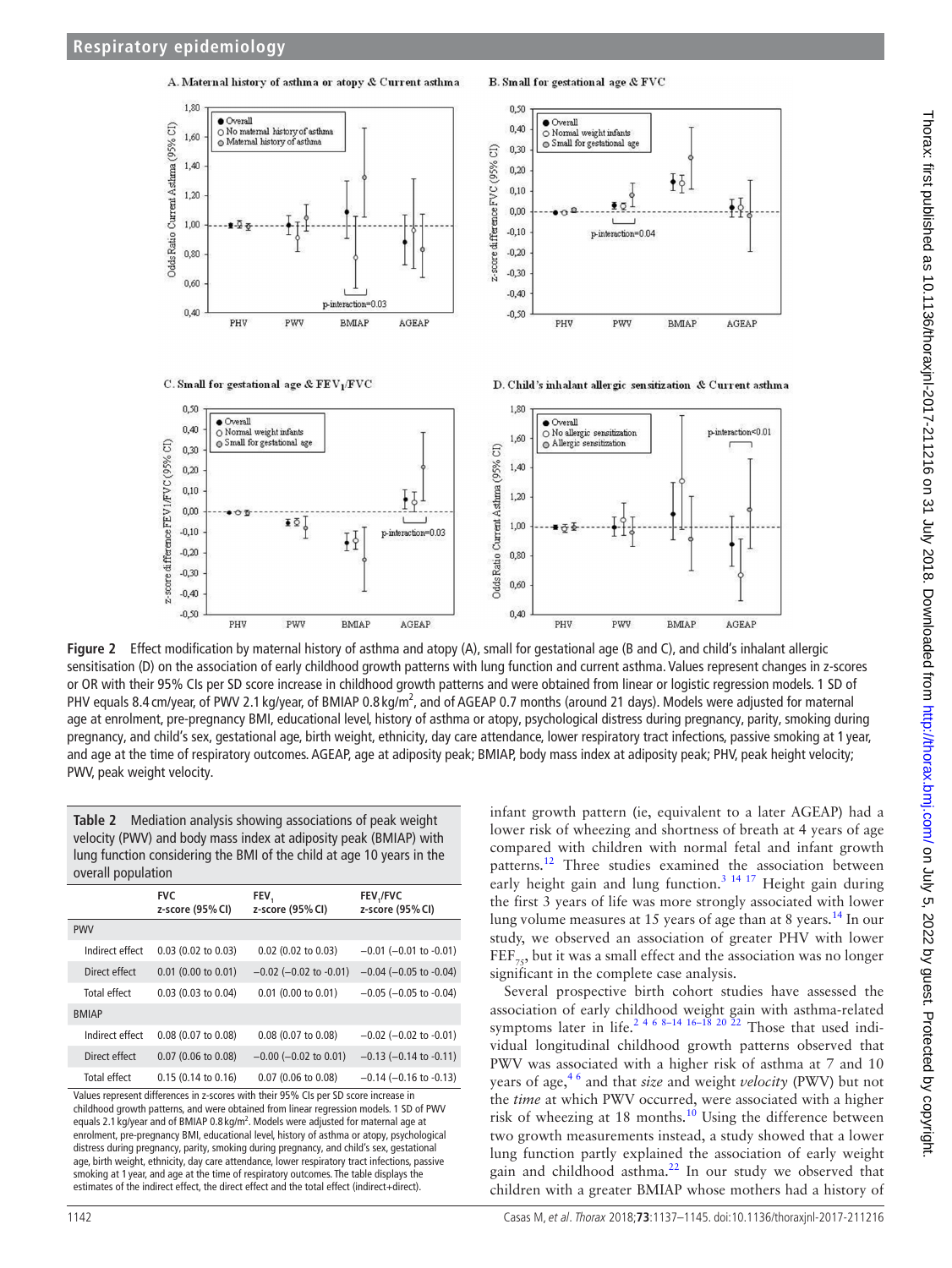asthma or atopy had a higher odds of asthma compared with the children of mothers without asthma or atopy. We also observed that a delay in the time of the adiposity peak is associated with lower odds of asthma at school age, particularly in boys and in children with no allergic sensitisation. As far as we know, no previous studies have explored the potential effect modification of maternal history of asthma or atopy, birth outcomes, and allergic sensitisation in the association between these specific early infant growth patterns and childhood asthma.

### **Interpretation of results**

One of the most important findings of this study is that a greater PWV and particularly BMIAP are associated with lower  $\mathrm{FEV}_1/\mathrm{FVC}$ at 10 years of age, and that these associations are independent of wheezing patterns and the current weight status of the child. Our findings suggest dysanapsis in which FVC is higher relative to  $\text{FEV}_1$  as a result of a possible imbalance between alveolar and airway growth. In consequence, airways are small with respect to the total lung volume.[19](#page-7-2) Dysanapsis may be a risk factor for the development of respiratory diseases later in life.<sup>39</sup> Although the growth and development of the respiratory system are largely programmed in utero, $39\frac{40}{10}$  both airways and specially alveoli continue to grow and develop until adolescence. Therefore, postnatal factors such as early childhood weight gain could modify normal development leading to dysanapsis. Although the mechanisms are not fully understood, it is suggested that factors involved in alveolarization and resulting from the adipose tissue may play a role[.19](#page-7-2) This includes immunological and pro-inflammatory factors and energy-regulating hormones such as leptin and adiponectin. In our population, we observed that children with a small size at birth followed by a greater PWV and BMIAP are especially at risk of this disproportionate growth of the lungs and airways.

In the Generation R cohort, greater PWV and BMIAP are associated with higher risks of overweight at 6 years of  $age<sup>41</sup>$  $age<sup>41</sup>$  $age<sup>41</sup>$ and greater BMI at this age is associated with higher respiratory resistance and a higher risk of wheezing at 6 years. $42$  When considering the child's weight status at 10 years of age, we observed that infant weight gain had a greater influence on the growth of the alveoli than of the airways and that the reduction in FEV<sub>1</sub>/FVC ratio persists. This suggests that the dysanapsis due to infant weight gain during the first years of life persists up to the age of 10 years. Follow-up studies at older ages are needed to elucidate whether these structural changes of the lung continue into adolescence and adulthood.

Since a lower  $\text{FEV}_1/\text{FVC}$  might contribute to asthma-like symptoms, we would expect greater PWV and BMIAP to be associated with higher odds of current asthma. However, we only observed such associations in children whose mothers had a history of asthma or atopy. Interestingly, a maternal history of asthma or atopy did not modify the association between childhood growth and  $FEV_1/FVC$ . This may indicate that the mechanisms involved in the association between early childhood weight gain and lung function and asthma may differ. The first could be the result of dysanapsis, whereas the second could be due to potentiation of airway inflammation through immunological and pro-inflammatory factors derived from adipose tissue, hence increasing the probability of developing asthma later in life. We also found that a delay in the age at adiposity peak, that is, decelerated infant weight gain, was associated with higher airway patency and a lower risk of asthma at 10 years of age. These associations were particularly important among boys and in children with no allergic sensitisation. Potential underlying mechanisms need to be explored.

# **Strengths and limitations**

The present study is embedded in a population-based prospective study with a large number of participants followed from fetal life until 10 years of age and with detailed information on growth and respiratory outcomes. We used individual growth trajectories rather than the difference in two measurements of weight and height and used objective measurements of lung function. We also performed advanced statistical analysis to deal with follow-up losses and missing data, including inverse probability weighting and multiple imputation. Further, we applied Bonferroni correction and all associations, except the association of AGEAP with current asthma in boys, remained significant. However, this association was consistent with the findings observed in relation to the association of AGEAP with a higher  $\text{FEV}_1/\text{FVC}$  in boys. We also should consider that statistical correction for multiple comparisons is useful to avoid errors due to false positive findings (type I errors) but increases false negative findings (type II errors). This could have adverse consequences for public health. Also, statistical correction for multiple comparisons assumes that the hypothesis tests are statistically independent, which may not be the case in our study since all the early childhood patterns are related, as are the lung function parameters.

**Respiratory epidemiology**

However, our study has some limitations that should be addressed. First, the mothers of the children not included in the analysis were younger, with a lower educational level, non-European, more stressed, smoked more during pregnancy and had children with a lower birth weight than the mothers of the children included in the analysis (online [supplementary](https://dx.doi.org/10.1136/thoraxjnl-2017-211216) [table S1\)](https://dx.doi.org/10.1136/thoraxjnl-2017-211216). This could have led to biased effect estimates if these variables had a strong influence on our associations between growth patterns and respiratory outcomes, but they did not (online [supplementary table S3](https://dx.doi.org/10.1136/thoraxjnl-2017-211216)). Inverse probability weighting also showed no differences in effect estimates when the children not included in the analysis were considered. However, our results may not be generalisable to the general population. Second, the Reed1 model smoothes the growth curves over the whole growth period, missing extreme growth changes over very short time periods that might be more relevant for respiratory outcomes. Also it does not allow the modelling of individual growth trajectories for those subjects with only one weight and height measurement available. Future studies might consider the superimposition by translation and rotation model approach (SITAR) because this permits growth trajectories to be estimated for all children regardless of the number of measurements available, detects inflection points, and allows the identification of the three important growth parameters of size, velocity and tempo. $43$  Hence, the use of the Reed1 model in our study may have introduced some exposure misclassification. However, we assume that such misclassification is likely to be random with respect to our outcomes, and would thus have biased our results towards the null. Third, children with asthma often have spirometry within the normal range, leading to misclassification of the outcome. Bronchodilator and bronchial responsiveness tests that demonstrate reversibility or airway hyperresponsiveness, respectively, may be more specific for asthma but lack sensitivity.<sup>3 14 44</sup> Moreover, these tests are time consuming and giving healthy children a bronchoactive agent with potential side effects is less feasible in a large cohort. Additionally, although we defined current asthma as a combination of doctor diagnosis, medication and wheezing in the last 12 months, we cannot rule out some outcome misclassification due to under- or over-reporting of asthma, which may have led to attenuation or overestimation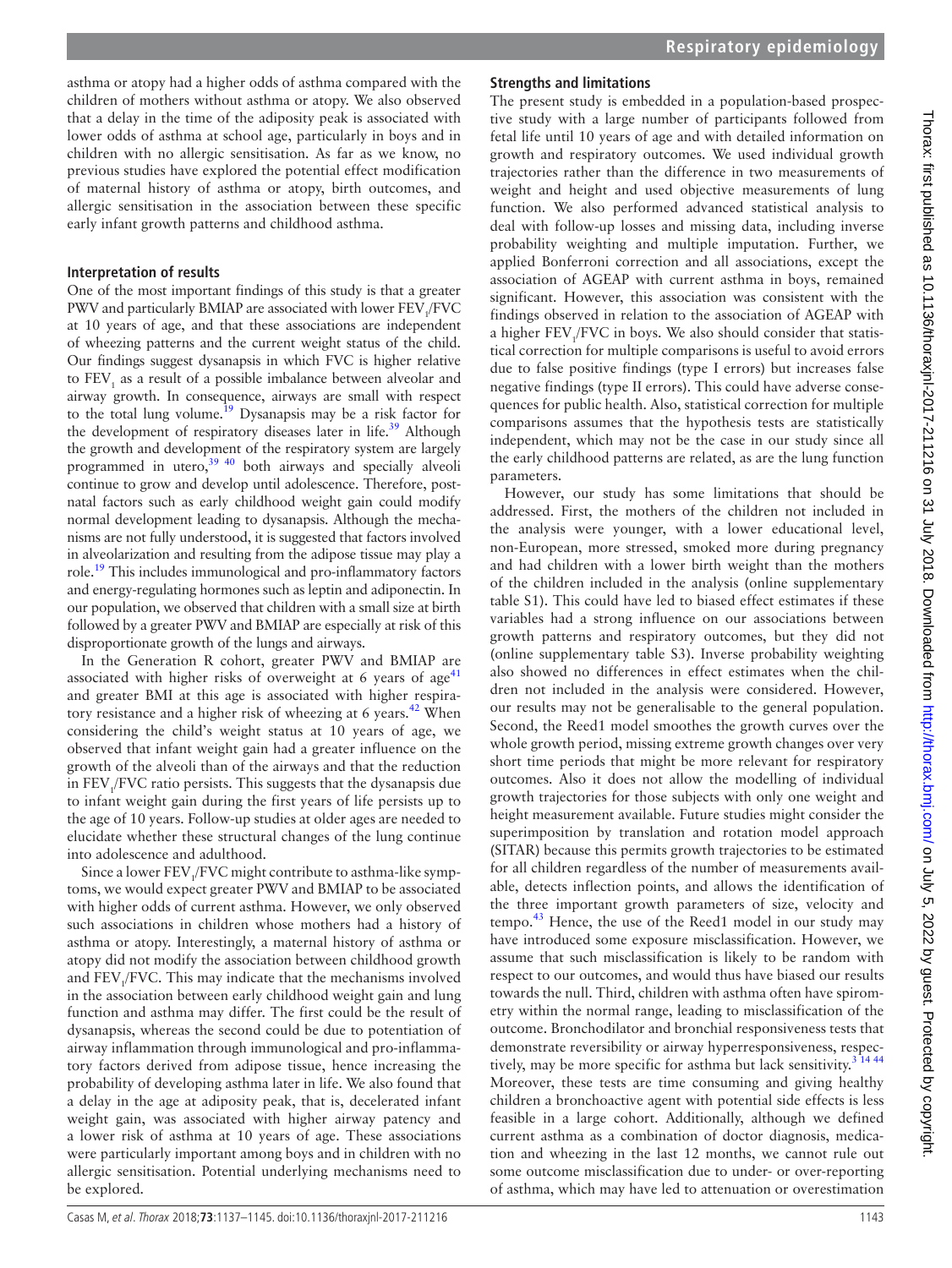# Thorax: first published as 10.1136/thoraxjnl-2017-211216 on 31 July 2018. Downloaded from http://thorax.bmj.com/ on July 5, 2022 by guest. Protected by copyright on July 5, 2022 by guest. Protected by copyright. <http://thorax.bmj.com/> Thorax: first published as 10.1136/thoraxjnl-2017-211216 on 31 July 2018. Downloaded from

### **Respiratory epidemiology**

of the results. Fourth, the effect estimates for some of the associations of childhood growth patterns with lung function were small, and need to be carefully interpreted. A z-score change of  $\pm 0.05$  is considered clinically relevant on a population level. However, smaller changes are highly relevant from an aetiological perspective. Finally, we cannot exclude potential residual confounding by unmeasured factors, including the child's diet and various environmental chemicals. Unmeasured confounders seem to be especially relevant in our mediation analysis since we obtained an r value close to 0, which suggests that a weak unmeasured confounder would be enough to destabilise the model.

In conclusion, our results suggest that PWV and BMIAP are associated with a disproportionate increase in FVC with respect to  $\text{FEV}_1$  at 10 years of age, leading to smaller airways in relation to lung capacity. In boys, AGEAP is associated with better lung function and a lower risk of asthma at school age. These results suggest that weight gain during the first years of life appears to be important for lung development. Further studies should explore whether the lower airway patency in relation to lung volume associated with PWV and BMIAP persists in adolescence and whether it leads to a higher risk of asthma.

### **Author affiliations**

<sup>1</sup>The Generation R Study Group, Erasmus MC, University Medical Center, Rotterdam, The Netherlands

<sup>2</sup> Department of Pediatrics, Division of Respiratory Medicine and Allergology, Erasmus MC, University Medical Center, Rotterdam, The Netherlands

<sup>3</sup>ISGlobal, Barcelona, Spain

Universitat Pompeu Fabra (UPF), Barcelona, Spain

<sup>5</sup>CIBER Epidemiología y Salud Pública (CIBERESP), Madrid, Spain<br><sup>6</sup>Department of Epidemiology, Frasmus M.C. University Medical C

Department of Epidemiology, Erasmus MC, University Medical Center, Rotterdam, The Netherlands

 $7$ Department of Pediatrics, Division of Neonatology, Erasmus MC, University Medical Center, Rotterdam, The Netherlands

<sup>8</sup>Department of Pediatrics, Erasmus MC, University Medical Center, Rotterdam, The Netherlands

**Acknowledgements** We gratefully acknowledge the contribution of general practitioners, hospitals, midwives and pharamacies in Rotterdam. We thank Anne-Elie Carsin for the statistical advice on the mediation analysis.

**Contributors** MC and LD designed the study with contributions from and the approval of all the other co-authors. CJK obtained the data on early childhood growth patterns and prepared the dataset. MC performed all statistical analyses. MV, IKR and VWVJ contributed as experts on child growth, while HTdD, JS and JCdJ contributed as experts on child respiratory health. MC interpreted the data and wrote the first draft of the manuscript. LD directed the study, interpreted the data, and critically reviewed all versions of the manuscript. All authors reviewed the manuscript for important intellectual content, and carefully read and approved the final version.

**Funding** The Generation R Study is made possible by financial support from the Erasmus Medical Centre, Rotterdam, Erasmus University Rotterdam and the Netherlands Organization for Health Research and Development. Dr Liesbeth Duijts received additional funding from the European Union's Horizon 2020 co-funded programme ERA-Net on Biomarkers for Nutrition and Health (ERA HDHL) (ALPHABET project (no. 696295; 2017), ZonMW The Netherlands (no. 529051014; 2017)). The study was supported by the Netherlands Organization for Health Research and Development (VIDI 016.136.361), a European Research Council Consolidator Grant (ERC-2014-CoG-648916), funding from the European Union's Seventh Framework Programme under grant agreement no. 289346 (EarlyNutrition), and funding from the European Union's Horizon 2020 research and innovation programme under grant agreements no. 733206 (LifeCycle) and no. 633595 (DynaHEALTH). Dr Maribel Casas received funding from Instituto de Salud Carlos III (Ministry of Economy and Competitiveness) (CD12/00563 and MS16/00128). The researchers are independent from the funders.

**Disclaimer** The study sponsors had no role in the study design, data collection, data analysis, interpretation of data, and preparation, review or approval of the manuscript.

### **Competing interests** None declared.

**Patient consent** Parental/guardian consent obtained.

**Ethics approval** Medical Ethical Committee of the Erasmus Medical Centre, Rotterdam.

**Provenance and peer review** Not commissioned; externally peer reviewed.

**Author note** The Generation R Study is conducted by the Erasmus Medical Centre in close collaboration with the School of Law and the Faculty of Social Sciences at Erasmus University, Rotterdam, the Municipal Health Service, Rotterdam area, and the Stichting Trombosedienst and Artsenlaboratorium Rijnmond (Star-MDC), Rotterdam.

### **References**

- <span id="page-7-0"></span>1 Duijts L. Growing large and fast: is infant growth relevant for the early origins of childhood asthma? [Thorax](http://dx.doi.org/10.1136/thoraxjnl-2016-209061) 2016;71:1071-2.
- <span id="page-7-1"></span>2 Anderson EL, Fraser A, Martin RM, et al. Associations of postnatal growth with asthma and atopy: the PROBIT Study. [Pediatr Allergy Immunol](http://dx.doi.org/10.1111/pai.12049) 2013;24:122-30.
- <span id="page-7-3"></span>Claudia F, Thiering E, von Berg A, et al. Peak weight velocity in infancy is negatively associated with lung function in adolescence. [Pediatr Pulmonol](http://dx.doi.org/10.1002/ppul.23216) 2016;51:147-56.
- <span id="page-7-10"></span>4 Flexeder C, Thiering E, Brüske I, et al. Growth velocity during infancy and onset of asthma in school-aged children. [Allergy](http://dx.doi.org/10.1111/j.1398-9995.2011.02748.x) 2012;67:257–64.
- 5 Lucas JS, Inskip HM, Godfrey KM, et al. Small size at birth and greater postnatal weight gain: relationships to diminished infant lung function. Am J Respir Crit Care [Med](http://dx.doi.org/10.1164/rccm.200311-1583OC) 2004;170:534–40.
- 6 Magnus MC, Stigum H, Håberg SE, et al. Peak weight and height velocity to age 36 months and asthma development: the Norwegian Mother and Child Cohort Study. [PLoS One](http://dx.doi.org/10.1371/journal.pone.0116362) 2015;10:e0116362.
- 7 Mebrahtu TF, Feltbower RG, Parslow RC. Effects of birth weight and growth on childhood wheezing disorders: findings from the Born in Bradford Cohort. **[BMJ Open](http://dx.doi.org/10.1136/bmjopen-2015-009553)** 2015;5:e009553.
- 8 Paul IM, Camera L, Zeiger RS, et al. Relationship between infant weight gain and later asthma. [Pediatr Allergy Immunol](http://dx.doi.org/10.1111/j.1399-3038.2009.00926.x) 2010;21:82–9.
- 9 Pike KC, Crozier SR, Lucas JS, et al. Patterns of fetal and infant growth are related to atopy and wheezing disorders at age 3 years. [Thorax](http://dx.doi.org/10.1136/thx.2010.134742) 2010;65:1099-106.
- <span id="page-7-11"></span>10 Popovic M, Pizzi C, Rusconi F, et al. Infant weight trajectories and early childhood wheezing: the NINFEA birth cohort study. [Thorax](http://dx.doi.org/10.1136/thoraxjnl-2015-208208) 2016;71:1091-6.
- 11 Rzehak P, Wijga AH, Keil T, et al. Body mass index trajectory classes and incident asthma in childhood: results from 8 European Birth Cohorts–a Global Allergy and Asthma European Network initiative. [J Allergy Clin Immunol](http://dx.doi.org/10.1016/j.jaci.2013.01.001) 2013;131:1528-36.
- <span id="page-7-9"></span>12 Sonnenschein-van der Voort AM, Jaddoe VW, Raat H, et al. Fetal and infant growth and asthma symptoms in preschool children: the Generation R Study. Am J Respir Crit [Care Med](http://dx.doi.org/10.1164/rccm.201107-1266OC) 2012;185:731–7.
- 13 Sonnenschein-van der Voort AM, Arends LR, de Jongste JC, et al. Preterm birth, infant weight gain, and childhood asthma risk: a meta-analysis of 147,000 European children. [J Allergy Clin Immunol](http://dx.doi.org/10.1016/j.jaci.2013.12.1082) 2014;133:1317-29.
- <span id="page-7-4"></span>14 Sonnenschein-van der Voort AM, Howe LD, Granell R, et al. Influence of childhood growth on asthma and lung function in adolescence. [J Allergy Clin Immunol](http://dx.doi.org/10.1016/j.jaci.2014.10.046) 2015;135:1435–43.
- 15 Taveras EM, Rifas-Shiman SL, Camargo CA, et al. Higher adiposity in infancy associated with recurrent wheeze in a prospective cohort of children. J Allergy Clin [Immunol](http://dx.doi.org/10.1016/j.jaci.2008.03.021) 2008;121:1161–6.
- 16 Turner S, Zhang G, Young S, et al. Associations between postnatal weight gain, change in postnatal pulmonary function, formula feeding and early asthma. [Thorax](http://dx.doi.org/10.1136/thx.2006.064642) 2008;63:234–9.
- 17 van der Gugten AC, Koopman M, Evelein AM, et al. Rapid early weight gain is associated with wheeze and reduced lung function in childhood. [Eur Respir J](http://dx.doi.org/10.1183/09031936.00188310) 2012;39:403–10.
- 18 Zhang Z, Lai HJ, Roberg KA, et al. Early childhood weight status in relation to asthma development in high-risk children. [J Allergy Clin Immunol](http://dx.doi.org/10.1016/j.jaci.2010.09.011) 2010;126:1157-62.
- <span id="page-7-2"></span>19 ad hoc Statement Committee, American Thoracic Society. Mechanisms and limits of induced postnatal lung growth. [Am J Respir Crit Care Med](http://dx.doi.org/10.1164/rccm.200209-1062ST) 2004;170:319-43.
- 20 Hancox RJ, Poulton R, Greene JM, et al. Associations between birth weight, early childhood weight gain and adult lung function. [Thorax](http://dx.doi.org/10.1136/thx.2008.103978) 2009;64:228-32.
- 21 Canoy D, Pekkanen J, Elliott P, et al. Early growth and adult respiratory function in men and women followed from the fetal period to adulthood. [Thorax](http://dx.doi.org/10.1136/thx.2006.066241) 2007;62:396–402.
- <span id="page-7-8"></span>22 den Dekker HT, Sonnenschein-van der Voort AMM, de Jongste JC, et al. Early growth characteristics and the risk of reduced lung function and asthma: A meta-analysis of 25,000 children. [J Allergy Clin Immunol](http://dx.doi.org/10.1016/j.jaci.2015.08.050) 2016;137:1026–35.
- 23 Sherrill DL, Guerra S, Wright AL, et al. Relation of early childhood growth and wheezing phenotypes to adult lung function. [Pediatr Pulmonol](http://dx.doi.org/10.1002/ppul.21470) 2011;46:956-63.
- <span id="page-7-5"></span>24 Casas M, den Dekker HT, Kruithof CJ, et al. Early childhood growth patterns and school-age respiratory resistance, fractional exhaled nitric oxide and asthma. Pediatr [Allergy Immunol](http://dx.doi.org/10.1111/pai.12645) 2016;27:854–60.
- <span id="page-7-6"></span>25 Mook-Kanamori DO, Durmuş B, Sovio U, et al. Fetal and infant growth and the risk of obesity during early childhood: the Generation R Study. [Eur J Endocrinol](http://dx.doi.org/10.1530/EJE-11-0067) 2011;165:623–30.
- <span id="page-7-7"></span>26 Sovio U, Mook-Kanamori DO, Warrington NM, et al. Association between common variation at the FTO locus and changes in body mass index from infancy to